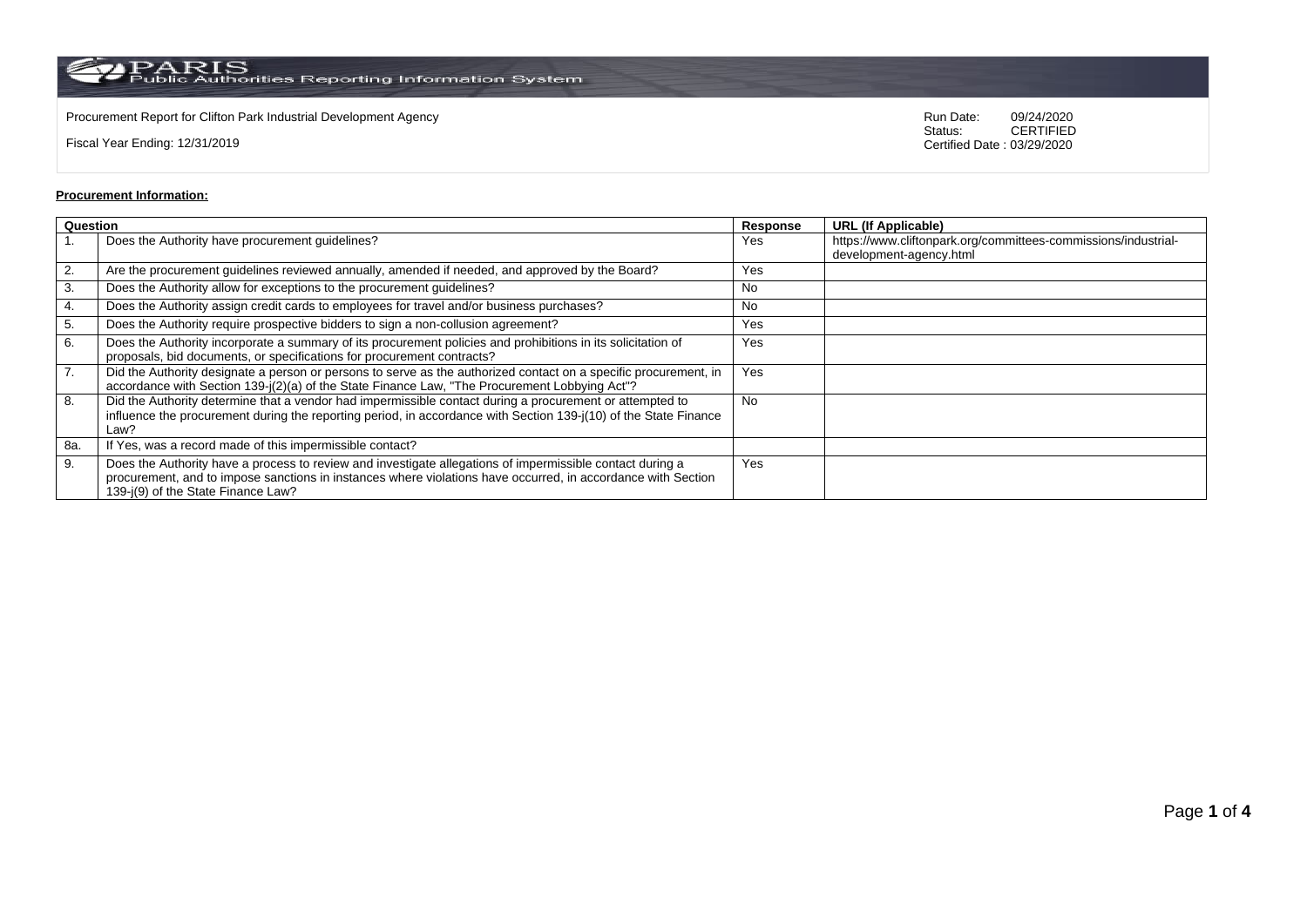$\rm PARS$  PARIS<br>Public Authorities Reporting Information System

Procurement Report for Clifton Park Industrial Development Agency<br>
Status: CERTIFIED<br>
CERTIFIED

Fiscal Year Ending: 12/31/2019

CERTIFIED Certified Date : 03/29/2020

## **Procurement Transactions Listing:**

| 1.<br><b>Vendor Name</b>                                                      | Cusack & Company                     | <b>Address Line1</b>                     | 7 Airport Park Blvd  |
|-------------------------------------------------------------------------------|--------------------------------------|------------------------------------------|----------------------|
| <b>Type of Procurement</b>                                                    | <b>Financial Services</b>            | <b>Address Line2</b>                     |                      |
| <b>Award Process</b>                                                          | Authority Contract - Competitive Bid | City                                     | <b>LATHAM</b>        |
| <b>Award Date</b>                                                             | 11/15/2014                           | <b>State</b>                             | <b>NY</b>            |
| <b>End Date</b>                                                               | 12/31/2019                           | <b>Postal Code</b>                       | 12110                |
| <b>Fair Market Value</b>                                                      |                                      | Plus <sub>4</sub>                        |                      |
| Amount                                                                        | \$5,300.00                           | <b>Province/Region</b>                   |                      |
| <b>Amount Expended For</b><br><b>Fiscal Year</b>                              | \$5,300.00                           | Country                                  | <b>United States</b> |
| <b>Explain why the Fair</b><br><b>Market Value is Less</b><br>than the Amount |                                      | <b>Procurement</b><br><b>Description</b> | <b>Annual Audit</b>  |

| <b>Vendor Name</b><br>2.                                                      | Jean M. Mahserjian Esq. PC           | <b>Address Line1</b>                     | 1741 US 9                |
|-------------------------------------------------------------------------------|--------------------------------------|------------------------------------------|--------------------------|
| <b>Type of Procurement</b>                                                    | Legal Services                       | <b>Address Line2</b>                     |                          |
| <b>Award Process</b>                                                          | Authority Contract - Competitive Bid | City                                     | <b>CLIFTON PARK</b>      |
| <b>Award Date</b>                                                             | 1/1/2019                             | <b>State</b>                             | <b>NY</b>                |
| <b>End Date</b>                                                               | 12/31/2019                           | <b>Postal Code</b>                       | 12065                    |
| <b>Fair Market Value</b>                                                      |                                      | Plus <sub>4</sub>                        |                          |
| Amount                                                                        | \$775.00                             | <b>Province/Region</b>                   |                          |
| <b>Amount Expended For</b><br><b>Fiscal Year</b>                              | \$775.00                             | Country                                  | <b>United States</b>     |
| <b>Explain why the Fair</b><br><b>Market Value is Less</b><br>than the Amount |                                      | <b>Procurement</b><br><b>Description</b> | Provides legal services. |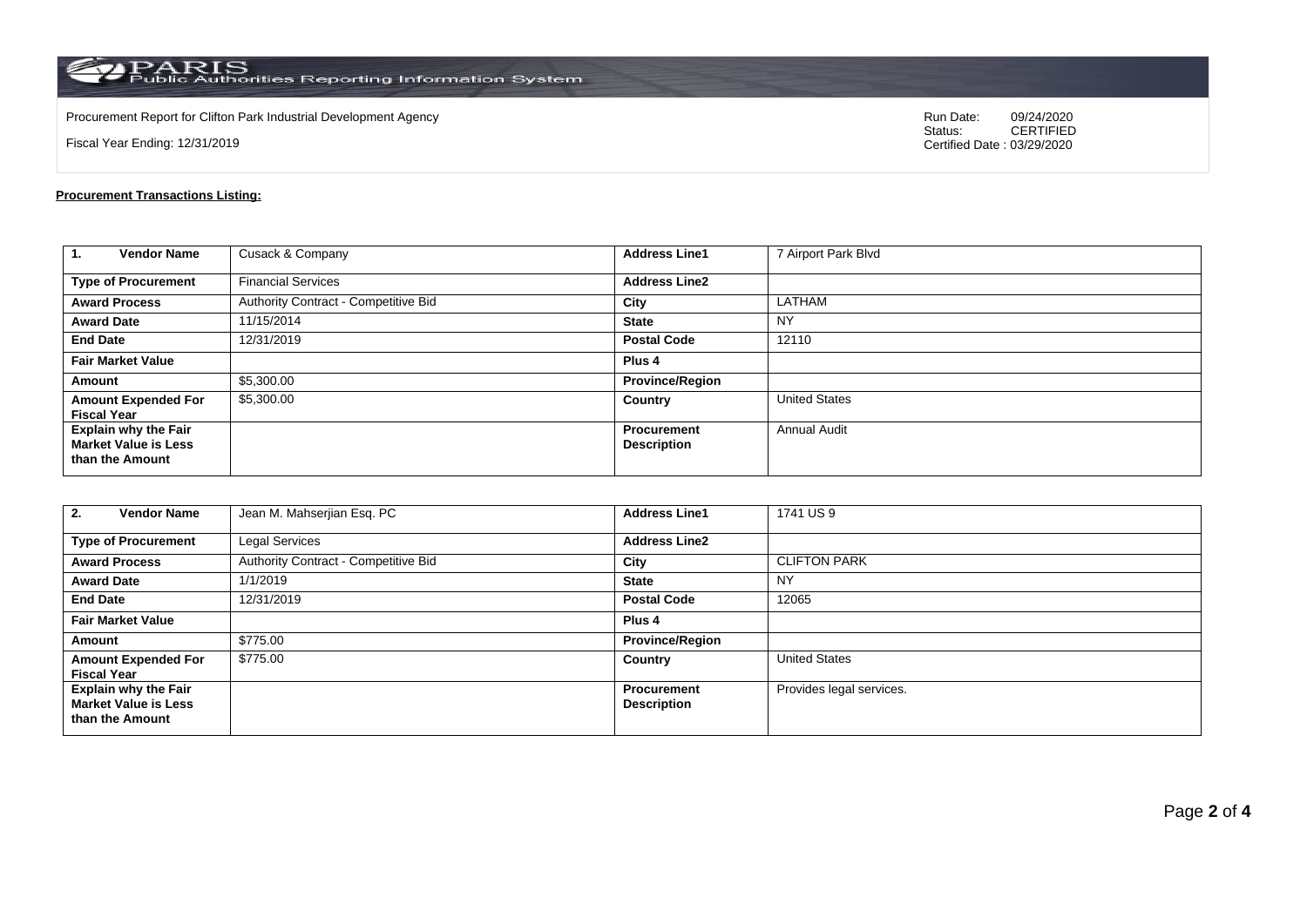PARIS<br>Public Authorities Reporting Information System

Procurement Report for Clifton Park Industrial Development Agency<br>
Status: CERTIFIED<br>
CERTIFIED

Fiscal Year Ending: 12/31/2019

CERTIFIED Certified Date : 03/29/2020

| <b>Vendor Name</b><br>3.                                                      | Melissa Yager                           | <b>Address Line1</b>                     | 53 Orchardview Dr    |
|-------------------------------------------------------------------------------|-----------------------------------------|------------------------------------------|----------------------|
| <b>Type of Procurement</b>                                                    | <b>Staffing Services</b>                | <b>Address Line2</b>                     |                      |
| <b>Award Process</b>                                                          | Non Contract Procurement/Purchase Order | City                                     | <b>CLIFTON PARK</b>  |
| <b>Award Date</b>                                                             |                                         | <b>State</b>                             | NY                   |
| <b>End Date</b>                                                               |                                         | <b>Postal Code</b>                       | 12065                |
| <b>Fair Market Value</b>                                                      |                                         | Plus <sub>4</sub>                        |                      |
| Amount                                                                        |                                         | <b>Province/Region</b>                   |                      |
| <b>Amount Expended For</b><br><b>Fiscal Year</b>                              | \$12,000.00                             | Country                                  | <b>United States</b> |
| <b>Explain why the Fair</b><br><b>Market Value is Less</b><br>than the Amount |                                         | <b>Procurement</b><br><b>Description</b> | CFO stipend          |

| <b>Vendor Name</b><br>4.                                                      | <b>SEDC</b>                              | <b>Address Line1</b>                     | 28 Clinton Street                                 |
|-------------------------------------------------------------------------------|------------------------------------------|------------------------------------------|---------------------------------------------------|
| <b>Type of Procurement</b>                                                    | <b>Consulting Services</b>               | <b>Address Line2</b>                     |                                                   |
| <b>Award Process</b>                                                          | Authority Contract - Non-Competitive Bid | City                                     | <b>SARATOGA SPRINGS</b>                           |
| <b>Award Date</b>                                                             | 1/6/2009                                 | <b>State</b>                             | NY                                                |
| <b>End Date</b>                                                               |                                          | <b>Postal Code</b>                       | 12866                                             |
| <b>Fair Market Value</b>                                                      |                                          | Plus 4                                   |                                                   |
| Amount                                                                        | \$24,440.80                              | <b>Province/Region</b>                   |                                                   |
| <b>Amount Expended For</b><br><b>Fiscal Year</b>                              | \$24,440.80                              | Country                                  | <b>United States</b>                              |
| <b>Explain why the Fair</b><br><b>Market Value is Less</b><br>than the Amount |                                          | <b>Procurement</b><br><b>Description</b> | Assistance in bringing new projects to the agency |